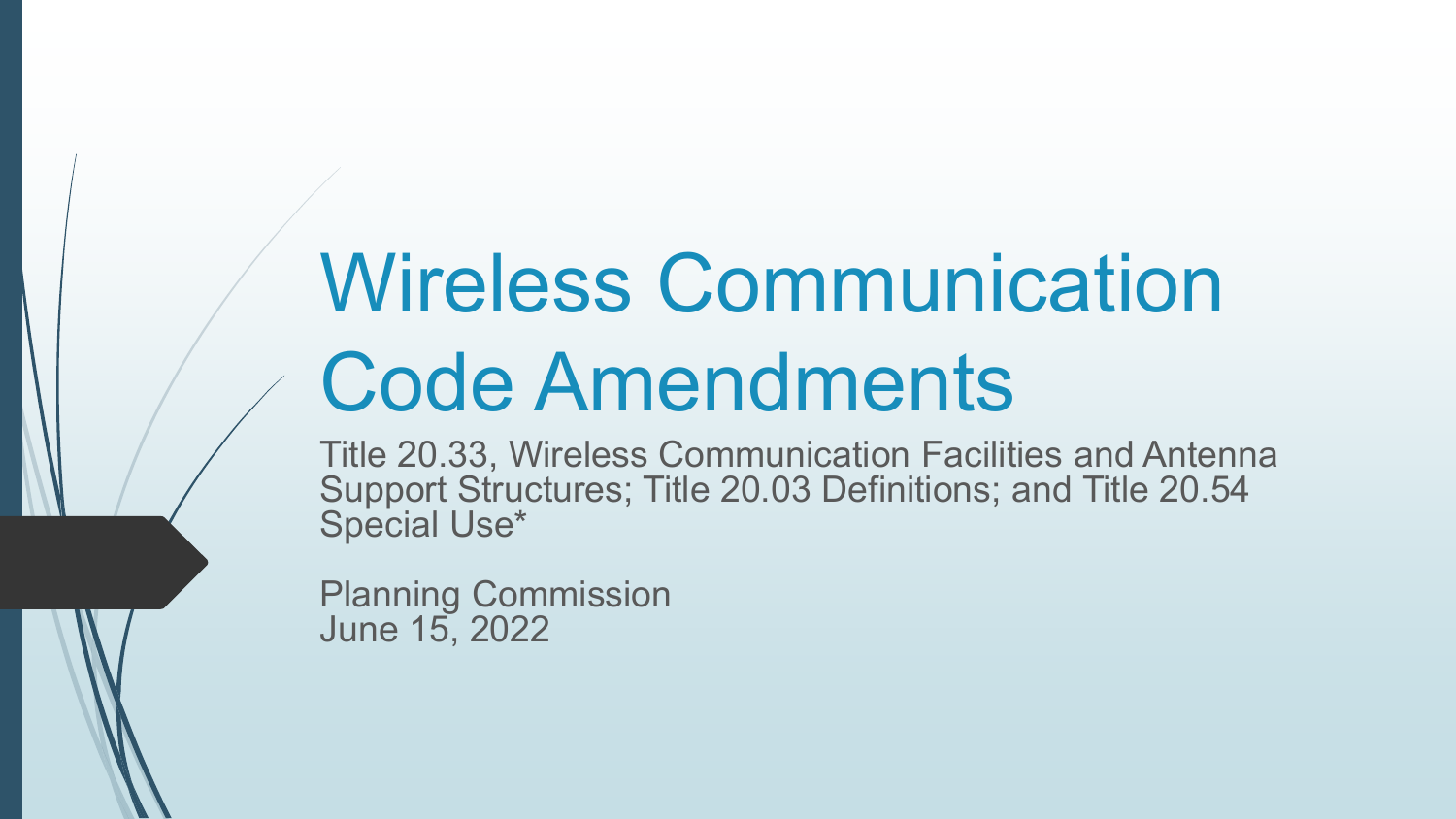### **Background**

- Public Hearing Summer 2021
- Stakeholder Committee Winter 2021-22
- Work Sessions Winter 2022-Current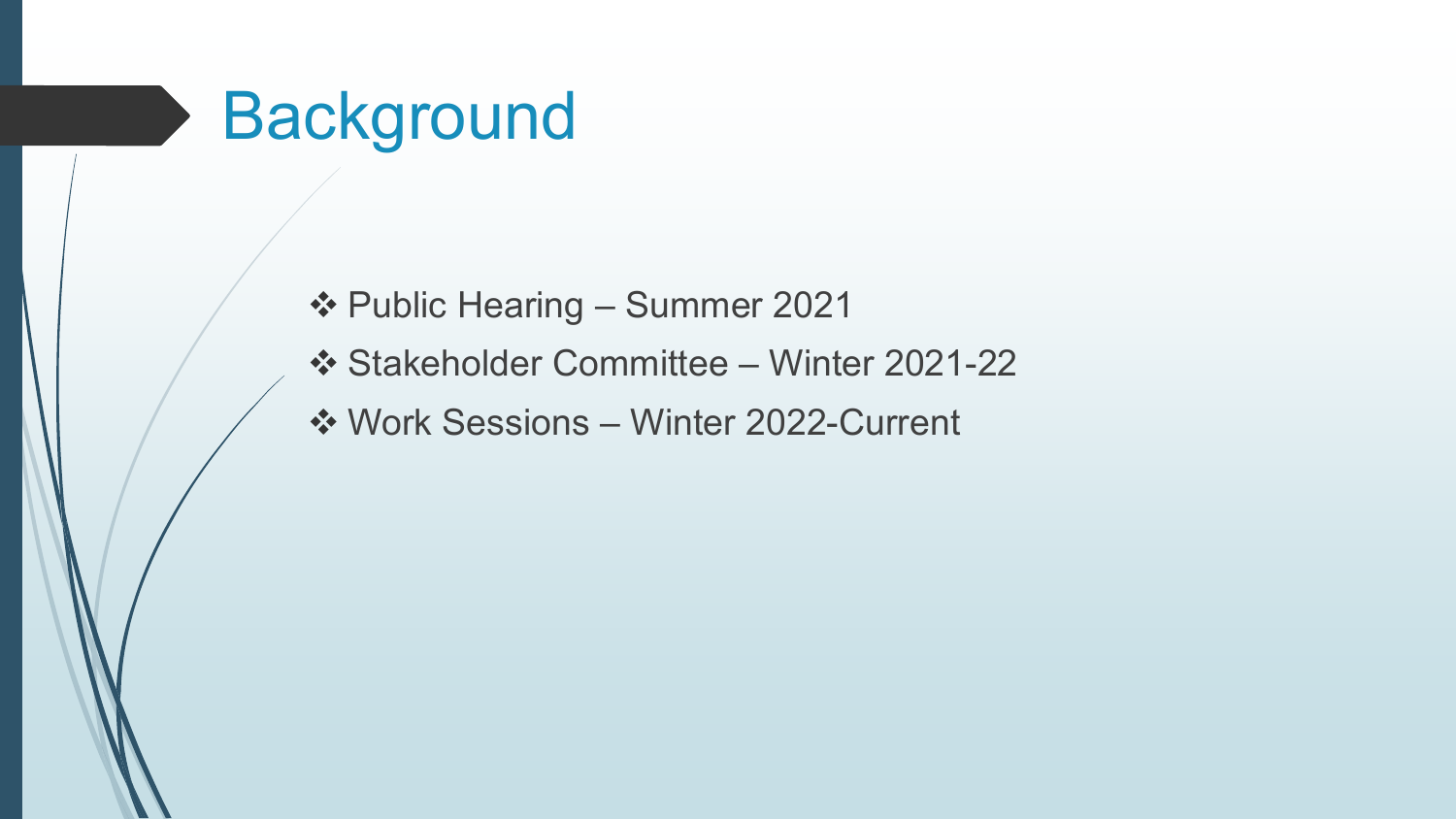### Priority Areas Pierce County > More lenient

| Permitted<br>Outright<br>(P)                  | Antennas and towers on public property which has been identified<br>by the appropriate jurisdiction as a desirable location for wireless<br>facilities. |
|-----------------------------------------------|---------------------------------------------------------------------------------------------------------------------------------------------------------|
|                                               | Antennas or dishes that are located a minimum of 100 feet from an<br>existing residential dwelling unit.                                                |
|                                               | Antennas or dishes on property that is improved with uses that are<br>classified in the commercial or industrial use category.                          |
|                                               | Towers in Urban Districts and Centers when they are at least 200<br>feet from a MSF zoned property.                                                     |
| Administrative<br><b>Use</b><br>Permit<br>(A) | Antennas and towers utilizing a camouflaged or a concealed<br>design to eliminate aesthetic impacts.                                                    |
|                                               | Towers that are screened from abutting property lines by<br>vegetation including, but not limited to, existing Douglas Fir trees.                       |
|                                               | Towers in Urban Centers and Districts and Rural Centers that do<br>not exceed the height limitation of the underlying zone.                             |
|                                               | Antennas and towers on non-residential sites including, but not<br>limited to, parks, libraries, or churches.                                           |
|                                               | Antennas on multi-family residential sites.                                                                                                             |
|                                               | Monopole towers not exceeding 150 feet in height and meeting the<br>criteria for a camouflaged or concealed design in PCC 18J.15.270<br>GE.             |
|                                               | Any tower that is proposed on a site that contains multiple<br>tower(s) such as cellular tower farms.                                                   |
| <b>Conditional Use</b><br>Permit<br>(C)       | Any facility that is unable to meet the Priority of Locations criteria<br>outlined in this subsection.                                                  |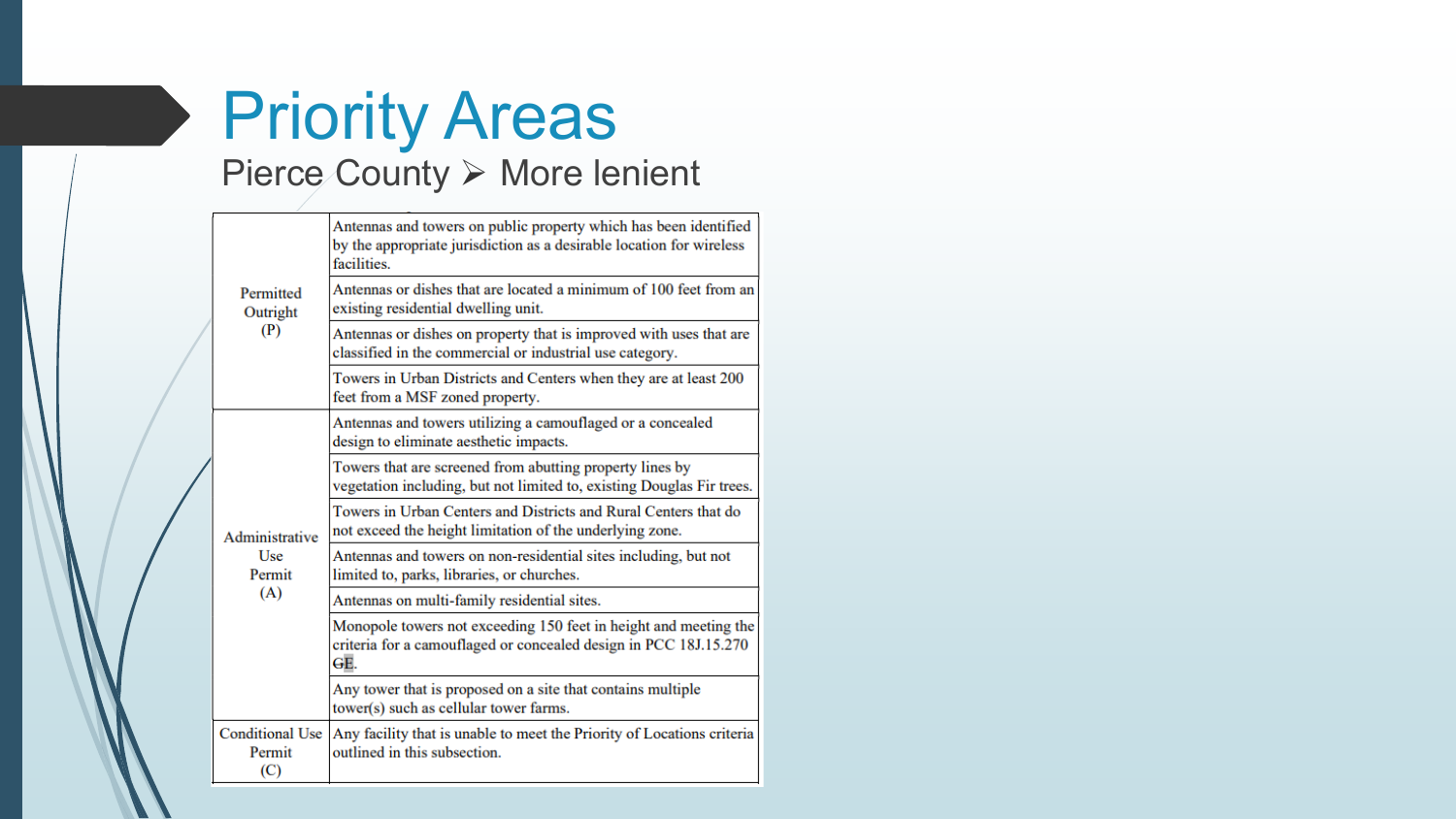### Priority Areas

Potential Draft Language

20.33.040 Prohibited and Preferred locations.

(B) Preferred Locations. For all WCFs, it is the County's preference that WCFs shall be located in the following, based on the preferred order of:

- 1. Industrial
- 2. Commercial
- 3. Open Space
- 4. Residential

An applicant not able to meet the County's priority of preference shall provide as much detail as reasonably possible for evaluation by County staff, demonstrating the reasons the applicant must locate a WCF in a lowerpriority zone.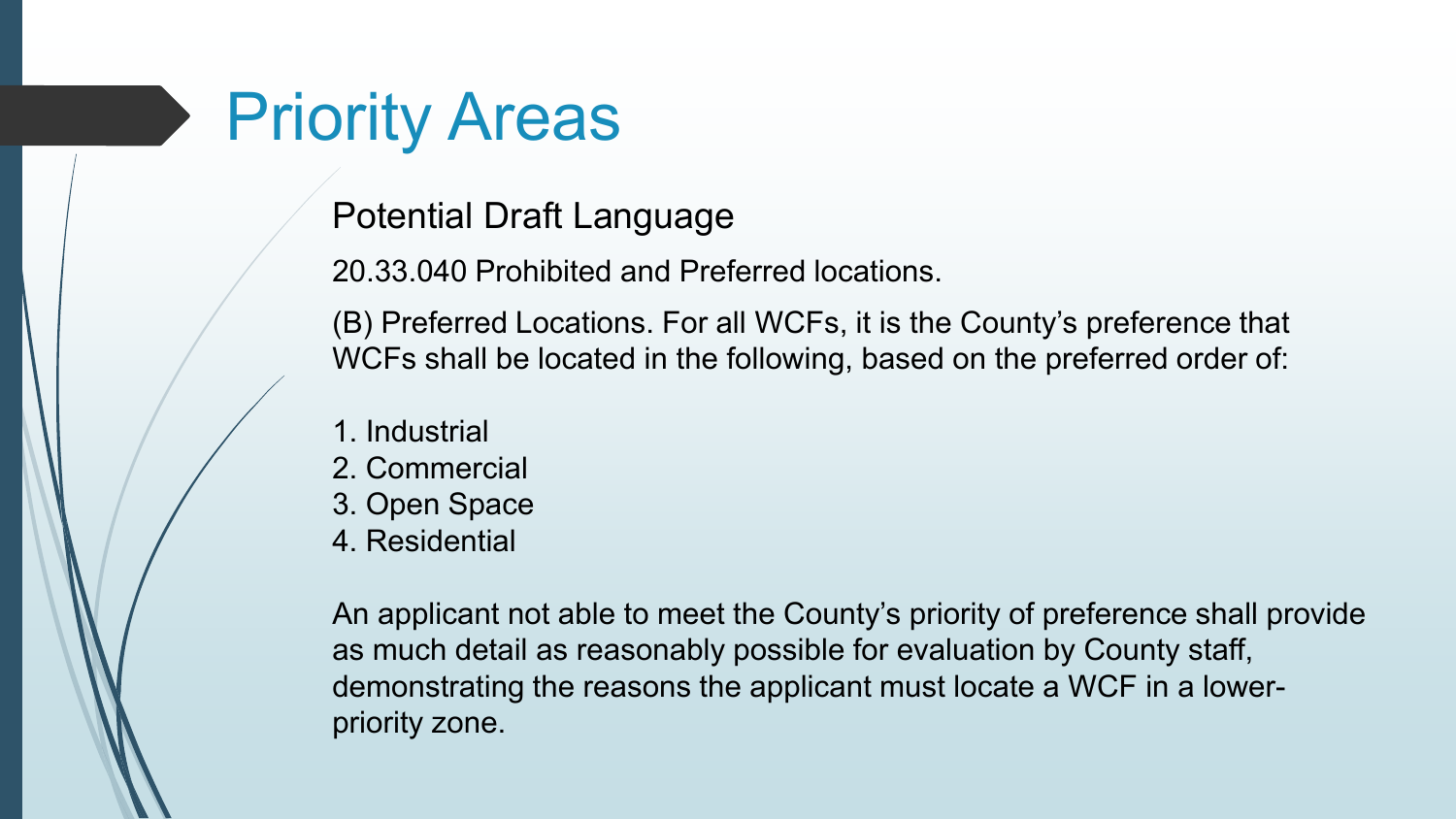### Priority Areas - Zones

Potential Draft Language

- 1. Industrial Light Industrial (LI), Rural Resource Industrial (RRI), Planned Industrial Park (PI)
- 2. Commercial

Neighborhood Convenient (NC), Rural Commercial Center (RCC), Arterial Commercial (AC), Major Educational Institution (MEI), Highway Commercial (HC)

- 3. Open Space McAllister Geologically Sensitive Area (MGSA), Long-Term Agriculture (LTA), Nisqually Agricultural (NA), Military Reservation (MR), Long-term Forestry (LTF), Public Park Trails and Preserves (PP)
- 4. Residential

R 1/20, R 1/10, RRR 1/5, RR 1/5, UR 1/5, RL 1/2, RL 1/1, R3 6/1, Summit Lake Overlay (SL)

Blue = Reconsider zoning allowances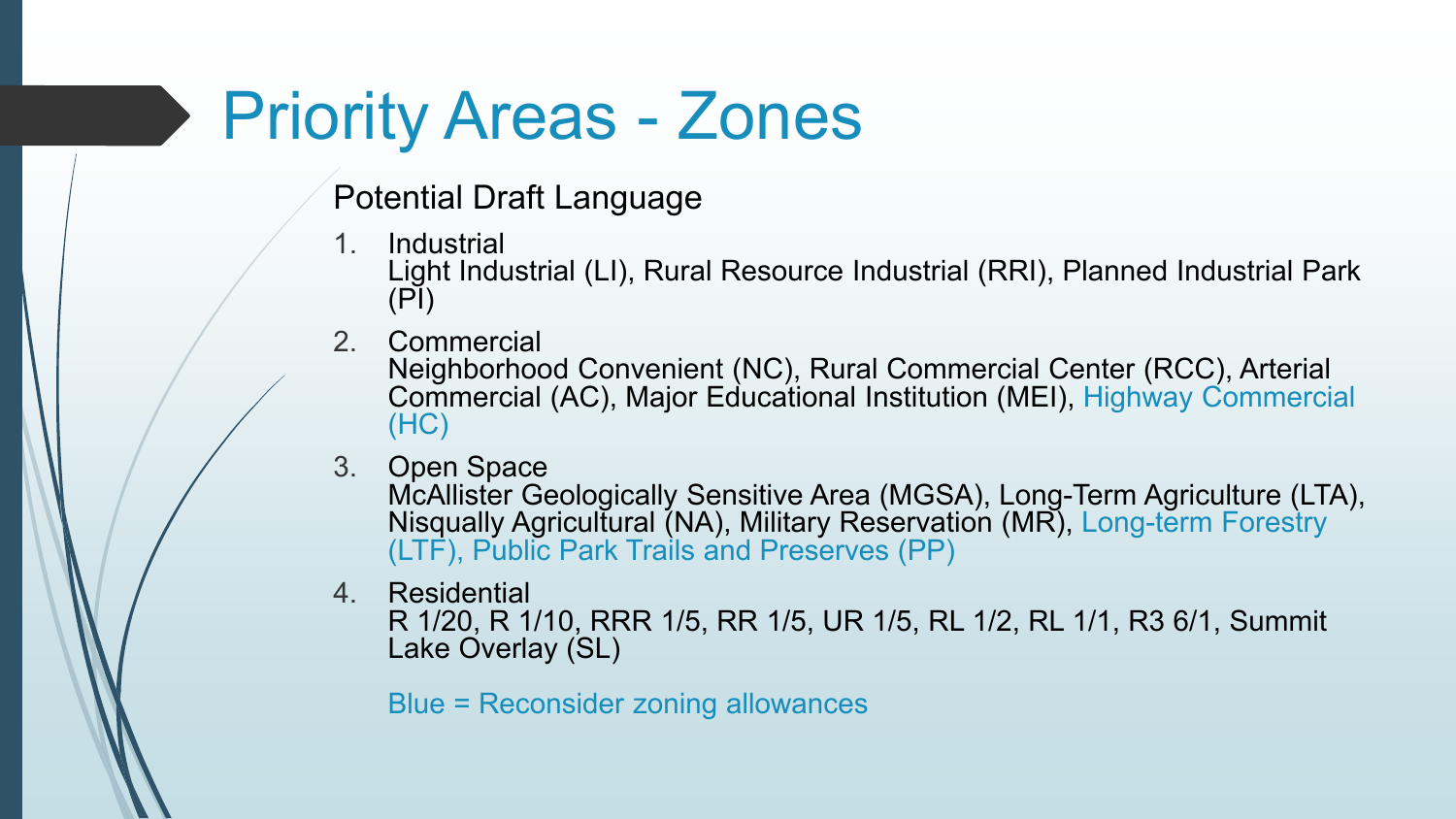## Allowed Zones - Options

Long-term Forestry (LTF) – Forest lands of long-term commercial significance

- **Likely error in table**
- Language in current wireless code allowing WCFs with reduced spacing requirements under certain circumstances
- Wireless provider reps requested this zone
- Community reps prefer this be a lower priority or prohibited zone
- Highway Commercial (HC) Provides services for traveling public
	- Wireless provider reps requested this zone
	- Community reps did not object
- Public Parks, Trials, and Preserves (PP) Publicly owned conservation and recreation lands
	- Wireless provider reps requested this zone
	- Community reps prefer this be a lower priority or prohibited zone
	- Any County owned land would still require an agreement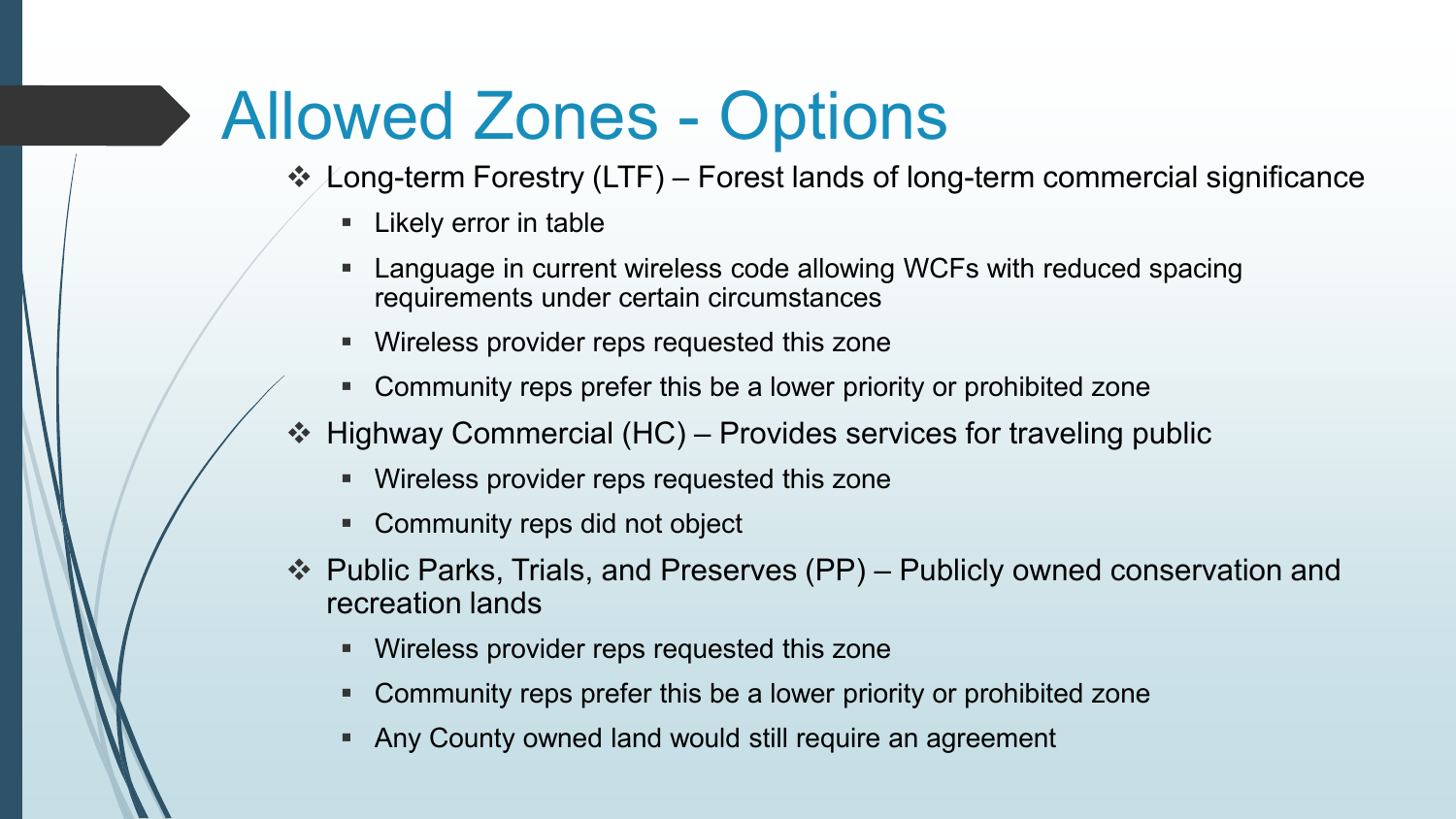#### **Current Code**

- **♦ WCFs shall be set back from property lines a minimum of one** hundred ten percent **(110%) of the structure's height**.
- **★ May allow the setbacks required to extend into neighboring** property if it would result in a substantially better design, provided the property owner agrees.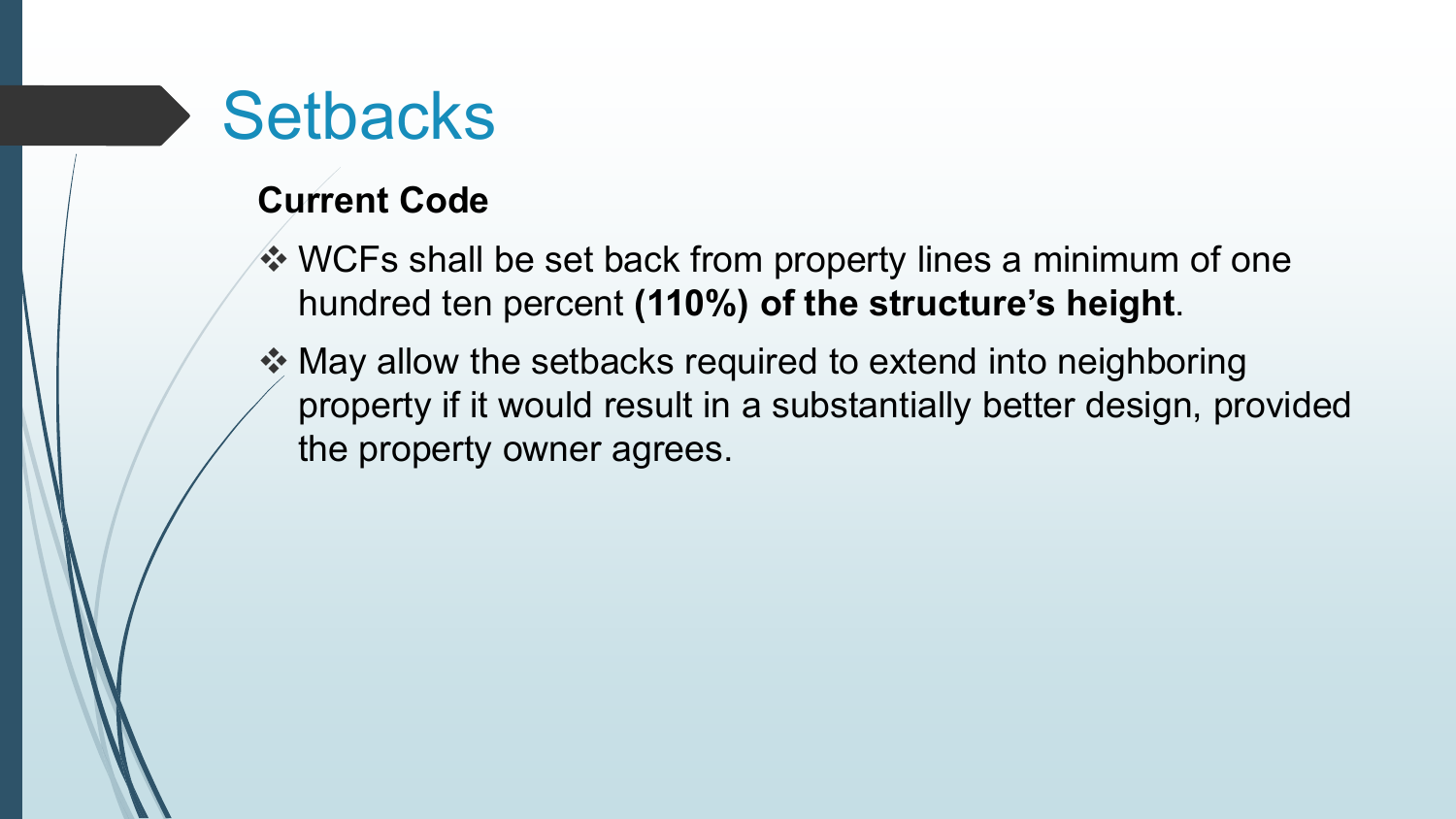#### **Current draft**

- In Residential Zones WCFs
- Must not be closer than the greater of **the minimum building setback or 100 % of the tower height** from the adjoining lot line.

Setbacks from all Residential properties – Lattice and Guy Towers

 Shall be setback from all adjacent residential use properties a distance no less than **two feet for every foot of tower height** or no less than one foot for every one foot of tower height if the tower is of a camouflaged design.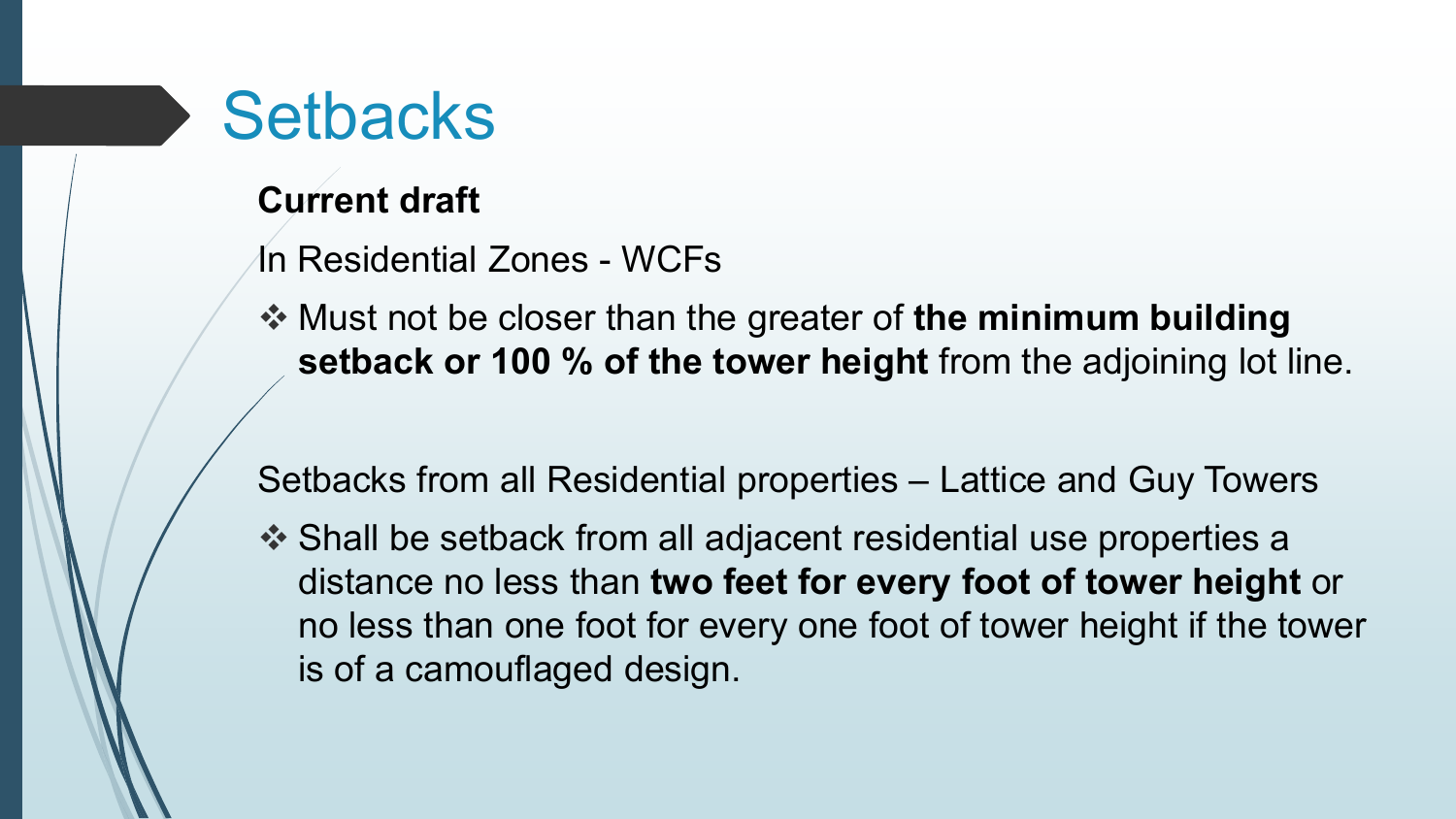#### **Current draft**

Non-Residential Zones

**❖ WCFs** 

Setbacks of the underlying zone

Examples

State Highway, 20'; Local street, 10'; Side yard, 5'-15'

#### **❖ Lattice and Guy Towers**

No less than one foot for every foot of tower height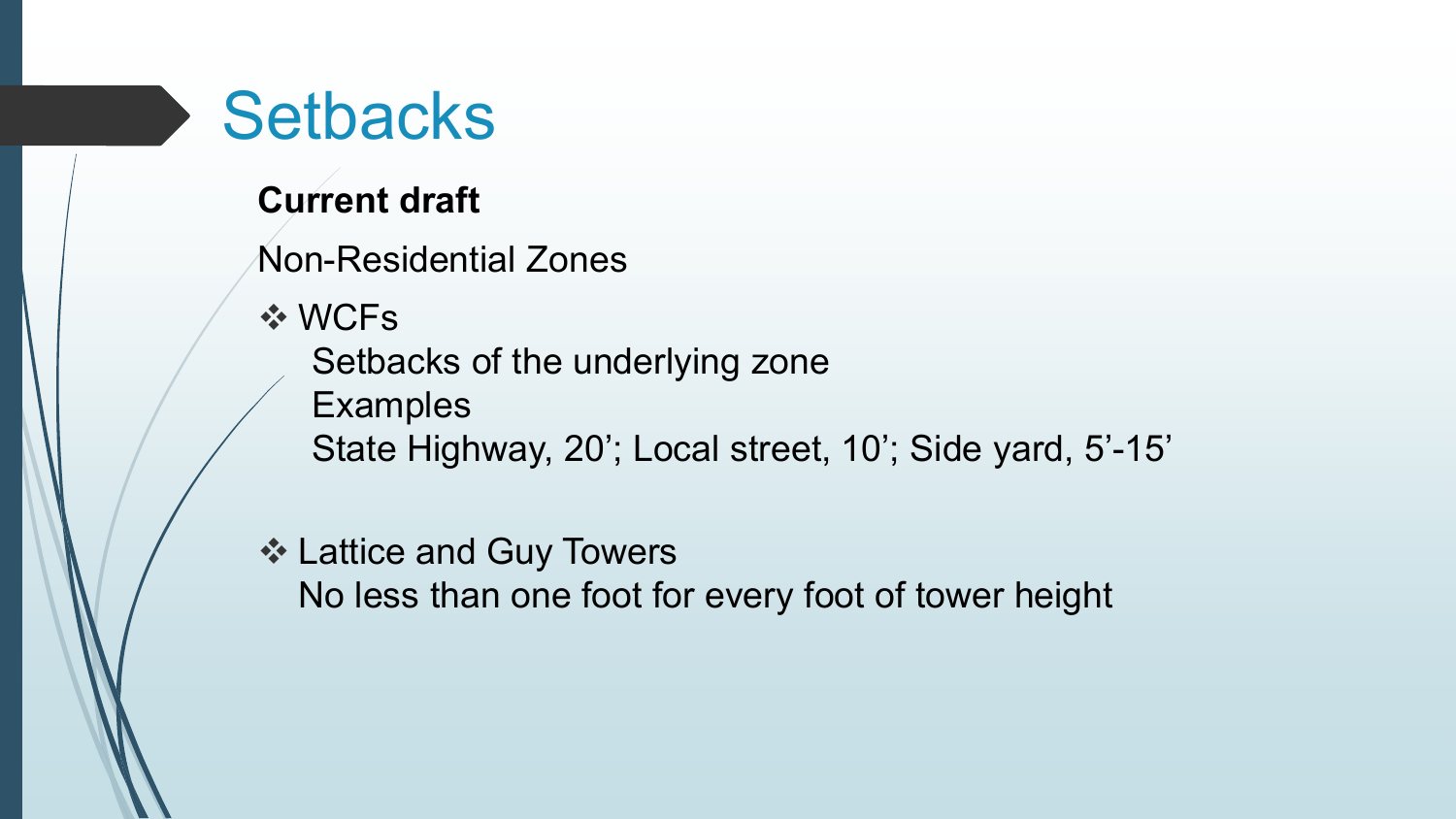#### **Current draft**

- Reduction in setbacks allowed
- **❖ Visual or noise abatement techniques**
- Using breakpoint design technology
- **❖ Mature vegetation affords visual mitigation**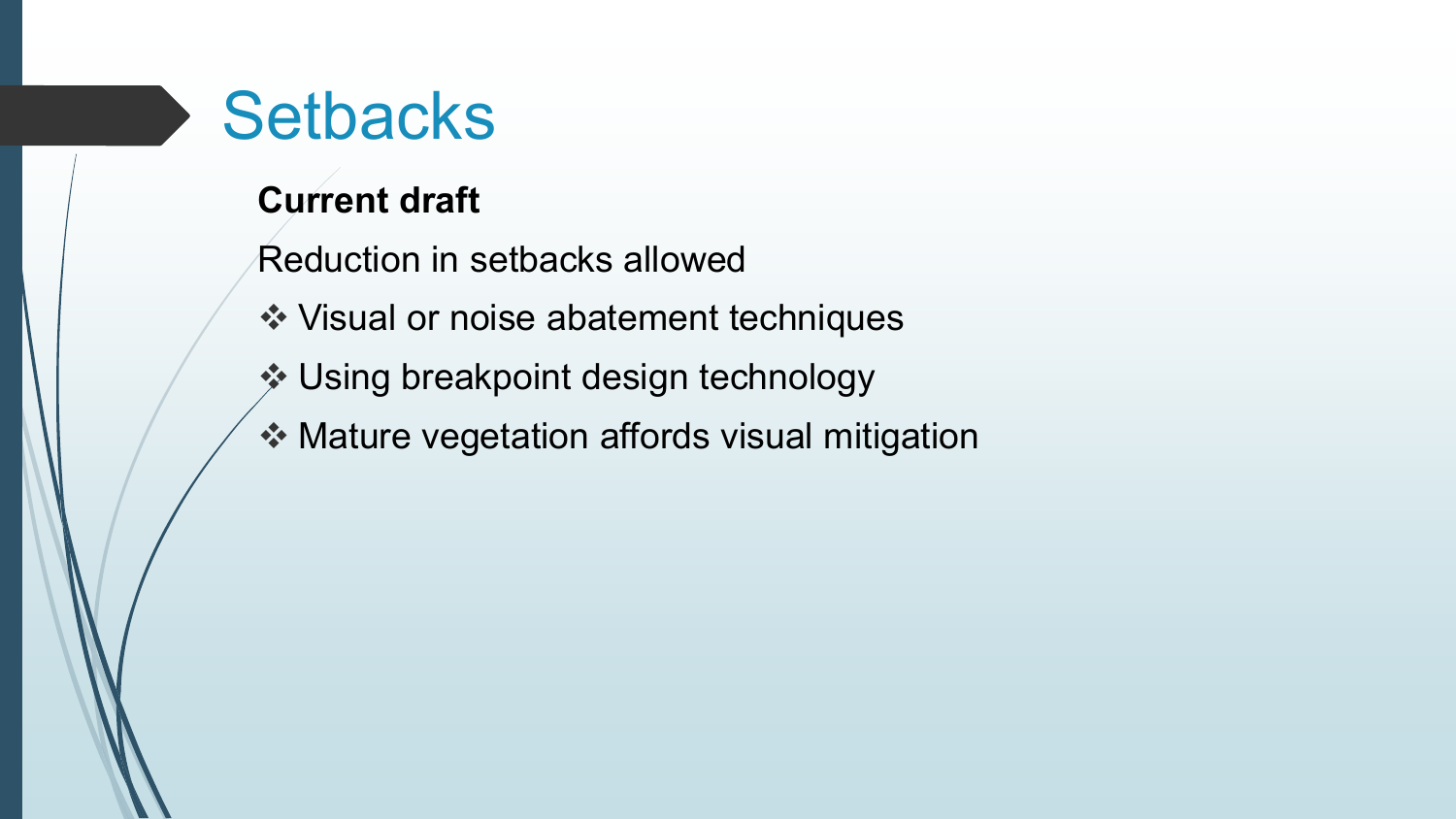### Radio Frequency Testing

#### **King County Code**

- **❖ Last updated in 1993**
- **❖ Outdated and unenforceable**